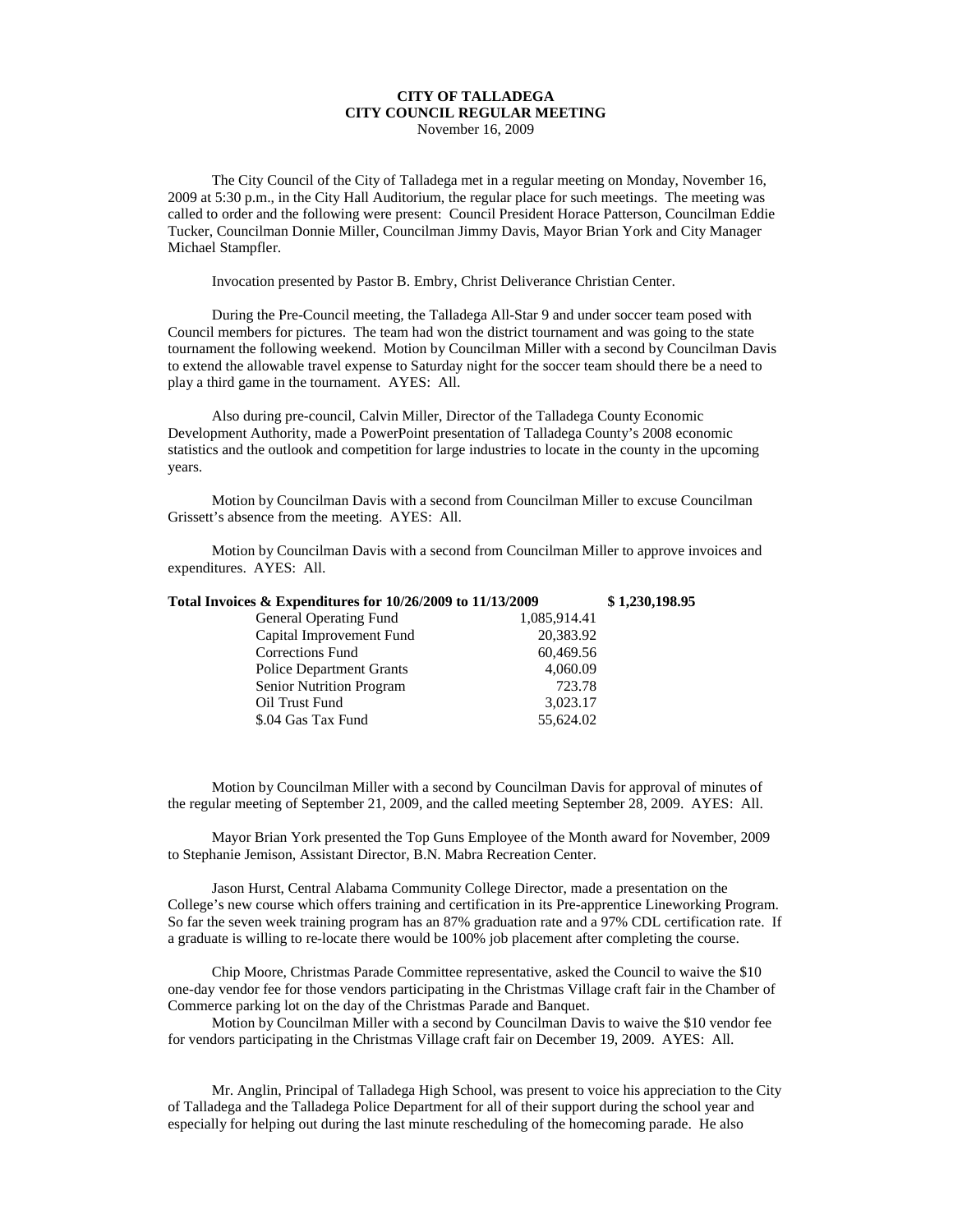thanked the City for the extra security during the graduation ceremony visit by former Secretary of State Condi Rice. Mr. Anglin stated that he believed disciplinary problems have decreased because of the rapid, efficient, and consistent response of the Talladega Police Department.

**Resolution #1899** authorization for demolition of the structure at 113 Jemison Street. Motion by Councilman Tucker with a second from Councilman Davis for the approval of Resolution #1899. Roll Call. AYES: All.

Mr. Bill McGehee was present to speak on the matter of the deck on 118 Court Square South that has been proposed for condemnation. Mr. McGehee stated that he had been in contact with the owner, Tim Burt, and that it was requested that the matter be postponed until December, after the Thanksgiving holiday, when the owner planned to present a petition to vacate the alleyway.

**Resolution #1994** authorizing the City Manager to sign a contract entering into an agreement with the Gadsden State Community College through its East Alabama Highway Safety Office and the City of Talladega's law enforcement department (Click It or Ticket Program).

Motion by Councilman Miller with a second by Councilman Davis to approve Resolution #1994. Roll Call. AYES: All.

**Resolution #1995** approving a contractual services agreement with Munroe+Jenkins Architects for architectural services related to the remodeling of the Kenwin-Waldrip Building for a fee of 10% of the construction cost (\$8,500).

Motion by Councilman Davis with a second by Councilman Miller to approve Resolution #1995. Roll Call. AYES: All.

**Ordinance #1667** to repeal Ordinance No. 1650 and to provide for a Business License Code for the City of Talladega.

Motion by Councilman Davis with a second by Councilman Miller for immediate consideration of Ordinance #1667. Roll Call. AYES: All.

Motion by Councilman Davis with a second by Councilman Miller for reading of the heading only of Ordinance #1667. Roll Call. AYES: All.

**An ordinance to repeal Ordinance No. 1650 and any amendments thereto: To provide for a business license code of the City of Talladega, Alabama, for the year 2010 and each subsequent year thereafter; to provide for a schedule of business classifications and business license fees; and to provide for penalty for violation of the same.**

Motion by Councilman Davis with a second by Councilman Miller for adoption of Ordinance #1667. Roll Call. Ayes: All.

Motion by Councilman Miller with a second by Councilman Davis to approve invoices and expenditures for the Water Department. AYES: Council President Patterson, Councilman Davis and Councilman Miller NAY: Councilman Tucker

| Water Department Expenditures for 10/29/09 to 11/12/09 |            | \$374,725.94 |
|--------------------------------------------------------|------------|--------------|
| General Fund                                           | 372.643.44 |              |
| Coleman Circle Project                                 | 2.082.50   |              |

There was some discussion on the proposed Capital Improvement Program for the Parks & Recreation Department with the main focus being on the Spring Street Recreation Center. The Council consensus was that the initial plan of projects was appropriate and the City Manager stated that a final plan would be presented at the first meeting in December.

The Council approved the next regular meetings dates as follows: November  $19<sup>th</sup>$  at 5:30 p.m., December  $7<sup>th</sup>$  at 5:30 p.m., and December  $17<sup>th</sup>$  at 3:00 p.m.

Motion by Councilman Tucker with a second by Councilman Miller to approve renewal of terms on the Talladega Municipal Airport Board for Calvin McRae, Jeff Roberts and Ray Miller. AYES: All.